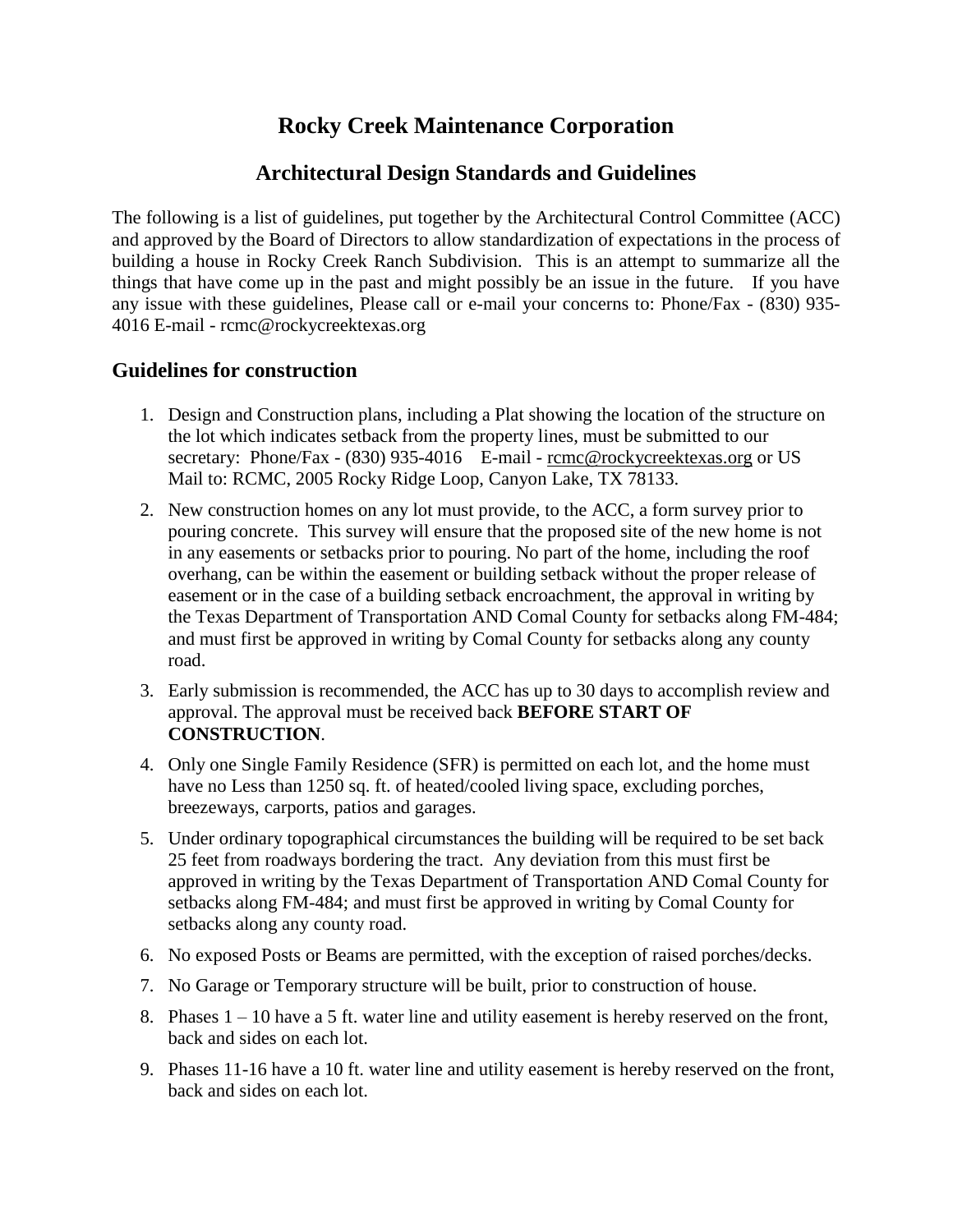- 10. Construction must be completed within 14 months after foundation is laid.
- 11. The tie-in of driveways and streets must be approved by Comal County as does the installation of all septic systems.
- 12. Lots fronting FM Road 484 must have written approval From TXDOT (Department of Transportation) for direct access. Contact Driveway Inspector, TXDOT @ (830) 609- 0707
- 13. Builders/Contractors/Workers/Lot Owners are not to trespass on other properties during construction and/or remodeling of a home.
- 14. Portable Toilets must be provided during construction of homes. Construction begins, whenever the foundation forms or construction material is delivered to the site, whichever comes first.
- 15. Trash Removal facilities must be provided during construction and promptly removed upon completion of construction. If trash blows onto adjacent property, it is your responsibility to clean it up. No lot shall be used or maintained as a dumping ground for rubbish.
- 16. No manufactured homes are permitted. This includes mobile homes, doublewides, and house trailers.

A manufactured home is defined as a structure built on a permanent chassis, designed for use as a dwelling with or without a permanent foundation, when the structure is connected to the required utilities, transportable in one or more sections.

- 17. **For Removal on easements**, a letter and a copy of the survey must be submitted to the Comal County Commissioner's Office to the Attn: of the County Engineer requesting a removal of the easement from the plat.
- 18. **For Release on easements**, a letter and a copy of the survey must be submitted to each utility company requesting the release from their (the utility company) easement. Any application for construction and/or Driveways which will encroach or be in an easement must be able to produce the appropriate release of easements if requested.
- 19. In Phases  $1 13$ , new modular homes may be moved onto a tract only with the express prior approval of the ACC.

A modular home is defined as a structure designed for the occupancy of one or more families\*, that is constructed in one or more modules or constructed using one or more modular components built at a location other than the permanent site; and designed to be used as a permanent residential structure when the module or the modular component is transported to the permanent site and erected or installed on a permanent foundation system.

\*Only single family residences are permitted.